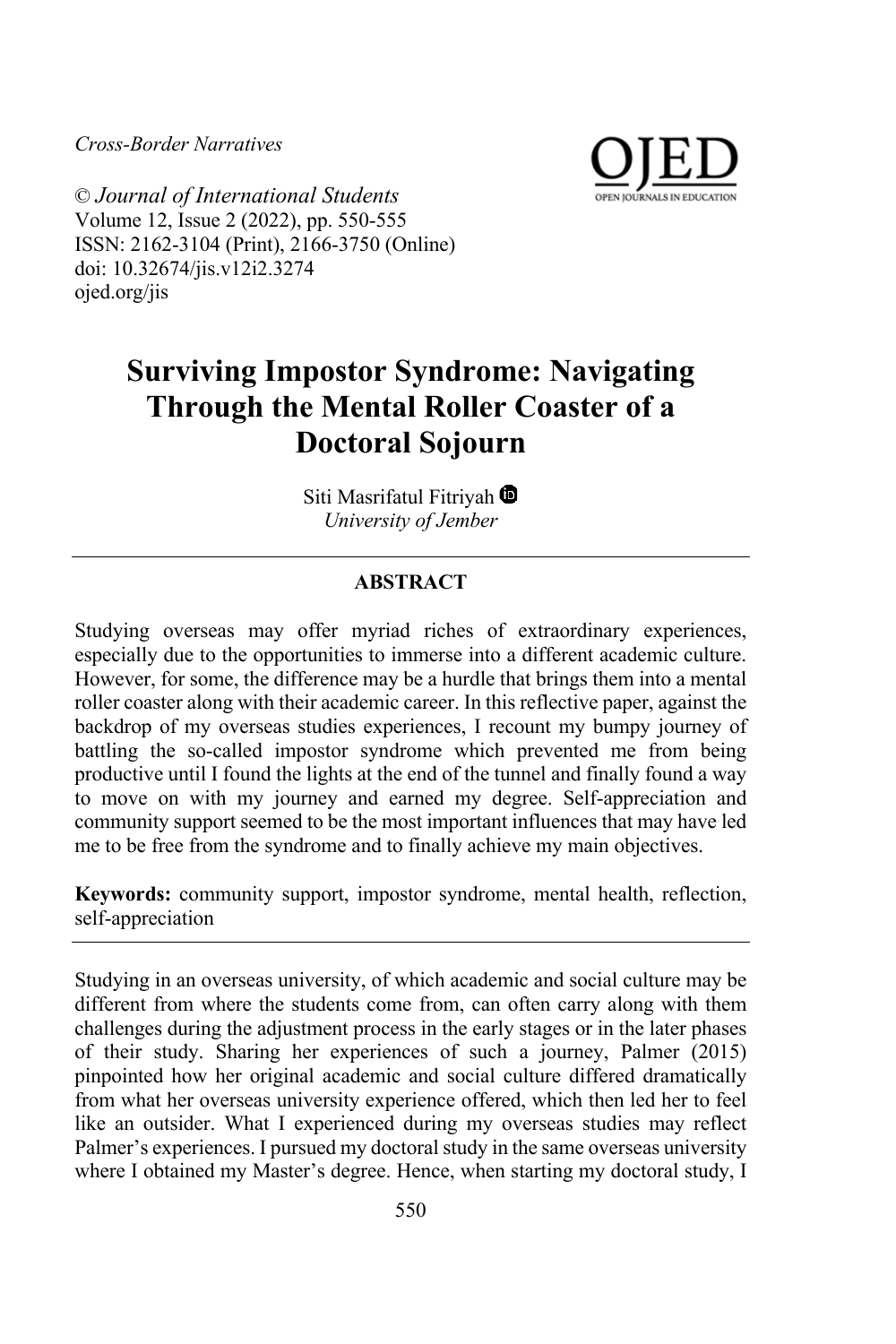have known most of my lecturers and some of my colleagues and was already familiar with the atmosphere and most of the places in the university. However, being an international student, I also often experienced the feeling of being an outsider and of whether I could be on par with those coming from all different countries.

I wrote this piece of reflective article against the backdrop of my experiences of studying for my doctoral degree in one of the universities in the Midwest of England. Originating from Indonesia, a country in Southeast Asia where English is a foreign language (Kachru, 1990), I often wondered if I could express myself either in writing or in oral presentations in high-quality academic English. The fear of presenting a piece of academic work in unusual or eccentric English to my supervisors, members of audience in conferences, or even my fellow doctoral students in my university kept emerging from time to time. In addition, my perceived differences in the academic culture of the university from that of in my country could have exacerbated the situation. Along my study journey, I battled with a lot of feelings of insecurity, especially the feeling that I was behind everybody else and that everybody else seemed to have better knowledge, better English, better academic writing skills, and better progress in their studies than I did.

My first year ran somewhat more smoothly, as I probably was still in the honeymoon period (Black & Mendenhall, 1991; Schartner & Young, 2015), a phase in my doctoral study when I enjoyed my return to the university immensely. The feeling of becoming an impostor started to show up in my second year, where I felt that everybody seemed to progress much better in their research, draft writing, and their studies than I did. For instance, I knew a couple of colleagues who had published their papers in reputable journals in the early phase of their doctoral study. Being able to publish in a reputable journal is a great achievement in my home country, where the 'publish or perish' culture is getting stronger over these recent years, especially for members of academia like me. Even at that time, my government offered a generous amount of reward for those who can publish their articles in reputable journals. Another example was when I knew that one of my colleagues had finished analyzing his data while I was still struggling with recruiting my participants for my research. This made me worried and kept thinking whether I was on track or was left far behind. These feelings made me struggle to continue with my research and to write my draft. There were times when I was even unable to write a single line despite spending the whole day in front of the computer trying to focus and be productive. This happened for about one term, the whole four months, until one of my colleagues shared her apparently similar feelings with me. That was when I realized that I needed help to cope with these potentially unhealthy feelings.

#### **IMPOSTOR SYNDROME: DO NOT SUFFER IN SILENCE**

After some time searching, my colleague and I found a workshop session on mental well-being offered by the students' training center in my university. One of the speakers in the workshop brought up a topic about 'impostor syndrome,' and I was in a state of awe when I heard about this term, and I knew instantly that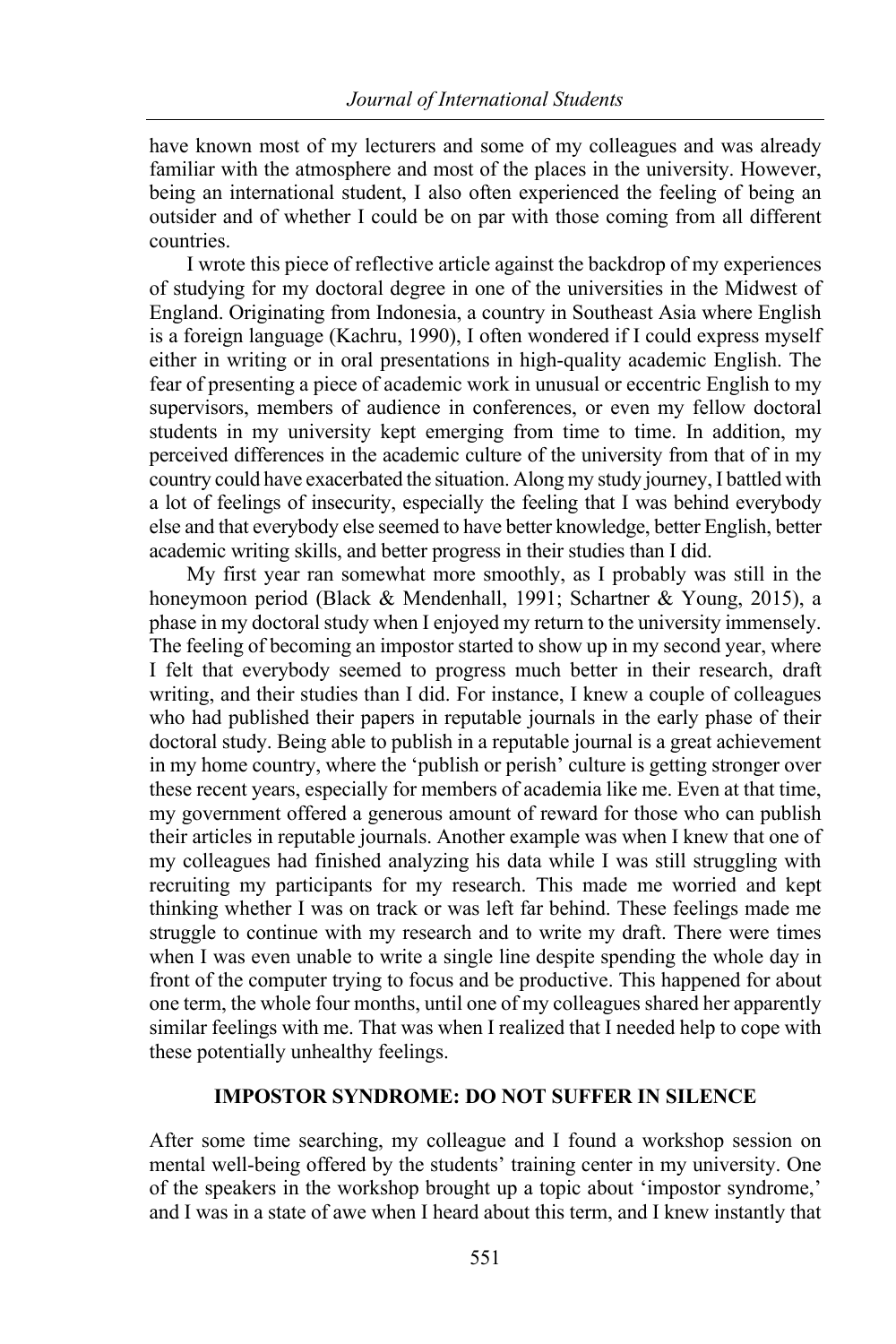it was probably what my colleague and I were suffering from. Herrmann (2016) defined impostor syndrome as a feeling that one is not on par with their colleagues in terms of their achievements, intelligence, and that they do not deserve to be in their current position. Those with impostor syndrome often consider that they achieve 'an esteemed position' mainly due to some 'stroke of luck' and not due to their competencies (Feenstra et al., 2020). They often fail to acknowledge their achievements and often think that these are due to 'a lowering of standards, timing of opportunities, or personal charm' (Sverdlik et al., 2018), or due to the help of others, or merely coincidental; meanwhile, they would easily acknowledge their failure as a sign of their perceived 'professional inadequacy' (Bravata et al., 2020).

Wang et al. (2019) believed that this syndrome relates to perfectionism and 'fully mediated the link between perfectionism and anxiety.' These were what could have happened to me. I remember that I was almost always reluctant to submit my assignments or other works before giving them extra-careful repeated checks, as I was worried that there could be errors in my work. I would usually wait until the last minute to submit my work when I thought that nothing else I could do with them to make them more 'perfect'. When the first time I encountered the term impostor syndrome, I was a little relieved, because I then knew what actually may have happened to me. My colleague jokingly said to me that 'if it has a scientific name and many people suffer from it then we should be just "fine".' However, we knew exactly that we were far from being fine. With that realization, I decided that I needed to seek help to free me from the snare of the syndrome.

#### **THE LIGHTS BY THE END OF THE TUNNEL**

#### **Self-appreciation**

After the realization, I started to reflect on what might be the cause of my impostor syndrome. The first thing that I realized was that I did not give myself sufficient appreciation that I should have deserved. I did not take into account my progress and often compared my achievements with those of my colleagues. I remember how I was intimidated when a colleague finished his data analysis when I, and apparently majority of my colleagues, were still on the data generation stage or when a colleague got their works published. I forgot to put into account how I succeeded to pass my first-year viva without a lot of revisions, or how I got positive responses when I presented my works at conferences. The first-year viva can be a daunting experience for all doctoral students in the United Kingdom as this is the first hurdle that the students have to go through in order to be allowed to continue their studies. In this oral examination, doctoral students are required to present their research proposal to a group of panel examiners who will then decide whether the students need to make some minor changes in their proposal, to rewrite their proposal, or to be considered incompetent to continue the study. The viva is a crucial milestone for the students as this is the first 'break or make'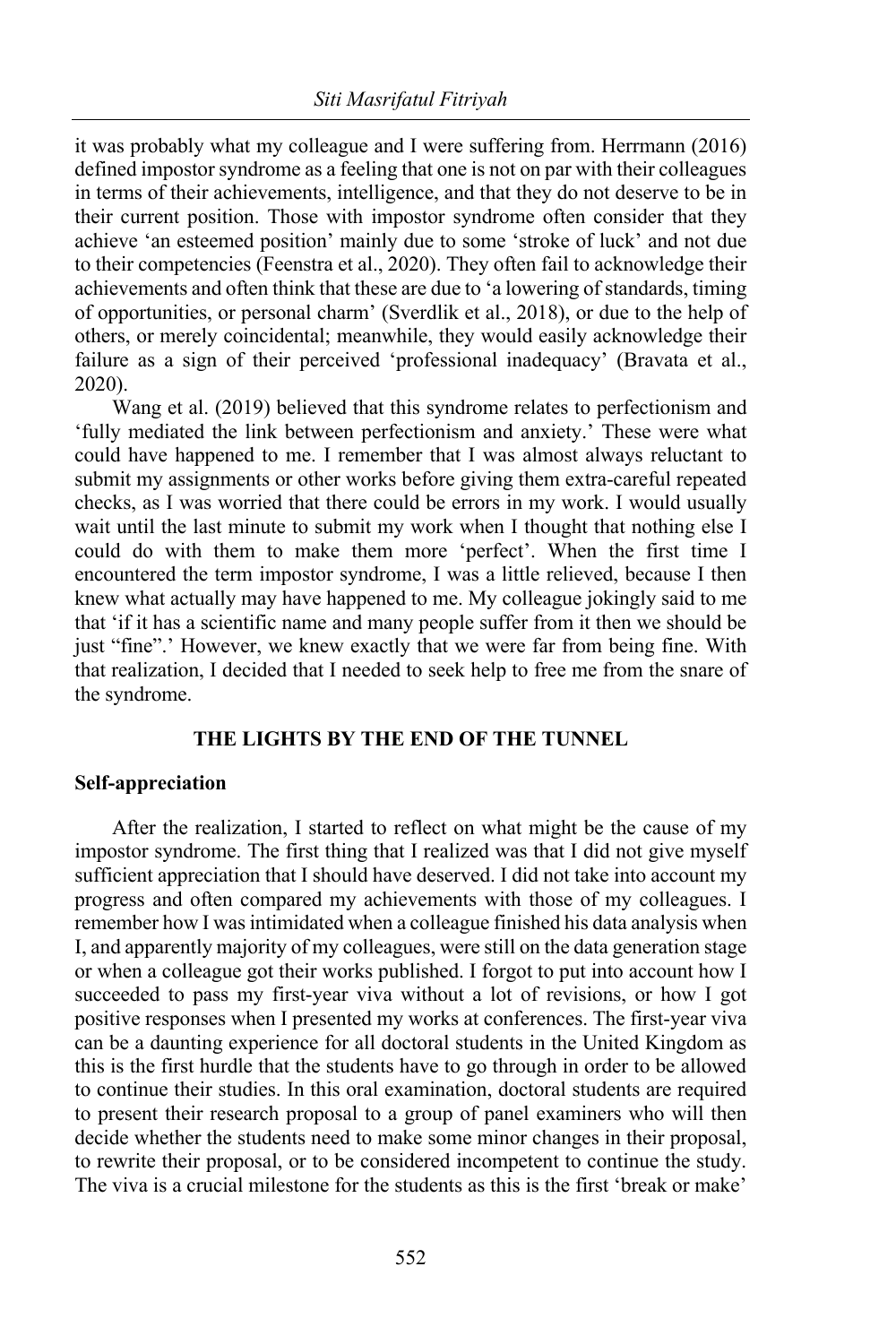moment and the gate to the actual doctoral student status. Therefore, passing this exam can be an achievement that merits a celebration.

On reflection, I started to realize that everybody had their own pace and also their own challenges. Pursuing a degree is not a race against anyone; it is a race against myself. Hence, I needed to focus on my own goals. As the old saying in my culture, I needed to put on horse winkers and stay focused when working. In my culture, horses are adorned with winkers to prevent them from getting distracted and to ensure that they move straight forward. Therefore, when deciding to wear the figurative horse winkers, I decided to focus on what I aimed to achieve and to avoid comparing myself with others which could be a distraction for me. I also decided to allow myself to be more grateful with every single even so little progress that I make which apparently helped me feel more relieved. This realization helped me immensely to bring my thinking back to work and reduce the level of exhaustion, especially the emotional exhaustion and cynicism which Villwock et al. (2016) mentioned as the impacts of impostor syndrome. Being more self-appreciative allowed me to have better 'positive appraisal of' my values which has protected me against negative influences, to think more positively (Mann et al., 2004) and to eventually improve my mental well-being.

#### **Community Support**

We could easily assume that a doctorate study could be a lonely journey, as every other student was busy with thinking about their own research. However, that is not always true. I remember in one of my supervision meetings, my supervisor reminded me not to suffer in silence and that I needed to immediately seek help if I needed one. With that in mind, I started to return to the postgraduate research student network meetings, which I avoided to attend for some time, as I was afraid that I might be discouraged when knowing my colleagues progressed better than I did. Then, I realized how supportive my colleagues were and how everyone had their own problems and battles. It was not that I was happy that everyone may have challenges, I sympathized my colleagues for the problems that they might have, and I believe that my colleagues shared mutual feelings with me. However, people with impostor syndrome, like myself, often over-estimate what others are capable of doing, and underestimate the relentless endeavors of those other people to gain their achievements (Parkman, 2016). I often focused more on what my colleagues had achieved and took little notice of the painstaking efforts they may have done for those achievements.

Our forums always served as a safe zone for us to share our academic work and to seek help for our problems, either academic, social, or psychological. A supportive environment is crucial to help those with impostor syndrome usually linked to low self-esteem; thus, providing constructive feedback instead of criticism will be helpful in this regard (Wang et al., 2019). That was what I felt the doctoral network forum offered: a supportive and comforting environment. With that being said, I ended up co-writing and co-publishing an article with some of my colleagues from the network and when writing this paper, I was on the way to submit another manuscript that I worked with another group of colleagues, also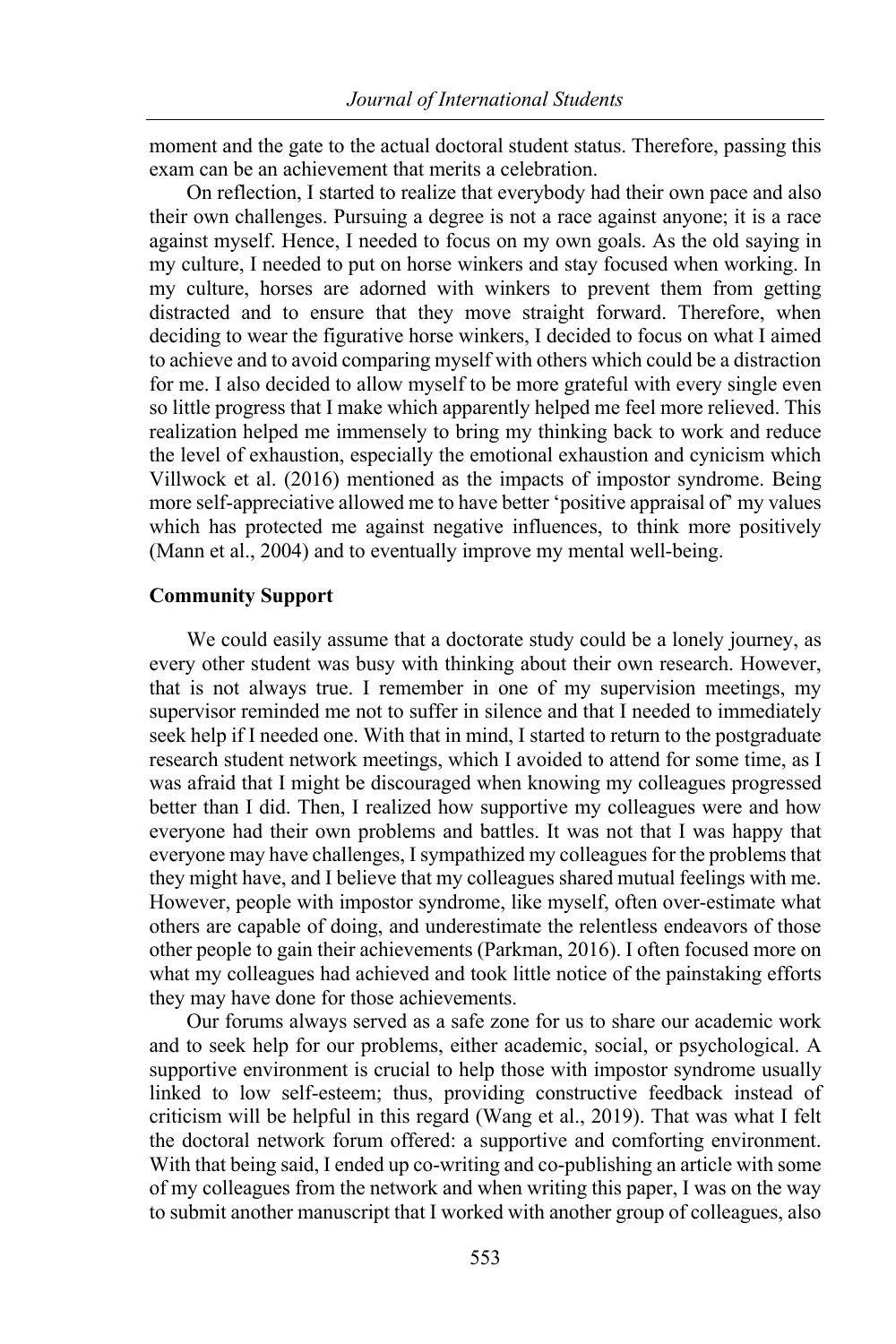from the network. I remember what Forsdale (1981) highlighted that everyone is 'an island' separated from others, and 'forever physically separated after the umbilical cord is cut'; however, the feelings of anxiousness and desolation urge us to 'create bridges between our islands' so that we can connect with others. Being part of the supportive community helped me immensely and was one of the comforting remedies that helped me reduce my feelings of insecurity. This has helped me feel 'valued, involved' and being an 'integral part' of the academic community which then helped me feel that I am part of the academia (Sverdlik et al., 2020).

After all those realizations, from time to time, the impostor syndrome seemed to reoccur and I felt down again. However, I knew what to do then, i.e., to be thankful for every single progress that I made and also to be thankful for being part of the supportive community. With self-care and appreciation and ample support from my community, finally I found the lights by the end of the tunnel, which eventually led me to finish my doctoral study and to earn my degree.

### **ETHICAL CONSIDERATIONS**

This work has not been reviewed by the Institutional Review Board (IRB) of my home university as it does not involve any other participants other than myself. However, to ensure ethicality, I anonymize the names and places that come up in this reflective account.

#### **REFERENCES**

- Black, J. S., & Mendenhall, M. (1991). The U-curve adjustment hypothesis revisited: A review and theoretical framework. *Journal of International Business Studies, 22*(2), 225–247. https://doi.org/10.1057/palgrave. jibs.8490301
- Bravata, D. M., Watts, S. A., Keefer, A. L., Madhusudhan, D. K., Taylor, K. T., Clark, D. M., Nelson, R. S., Cokley, K. O., & Hagg, H. K. (2020). Prevalence, predictors, and treatment of impostor syndrome: A systematic review. In *Journal of General Internal Medicine* (Vol. 35, Issue 4, pp. 1252–1275). Springer. https://doi.org/10.1007/s11606-019-05364-1
- Feenstra, S., Begeny, C. T., Ryan, M. K., Rink, F. A., Stoker, J. I., & Jordan, J. (2020). Contextualizing the impostor "syndrome." *Frontiers in Psychology*, *11*(November), 1–6. https://doi.org/10.3389/fpsyg.2020.575024
- Forsdale, L. (1981). *Perspectives on Communication*. Reading, Massachusetts: Addison-Wesley.
- Herrmann, R. (2016). *Impostor syndrome is definitely a thing*. The Chronicle of Higher Education.
- Kachru, B. (1990). World Englishes and linguistic landscapes. *World Englishes, 9*(1), 3–20. https://doi.org/10.1111/j.1467-971X.2011.01748.x
- Mann, M., Hosman, C. M. H., Schaalma, H. P., & De Vries, N. K. (2004). Selfesteem in a broad-spectrum approach for mental health promotion. In *Health*